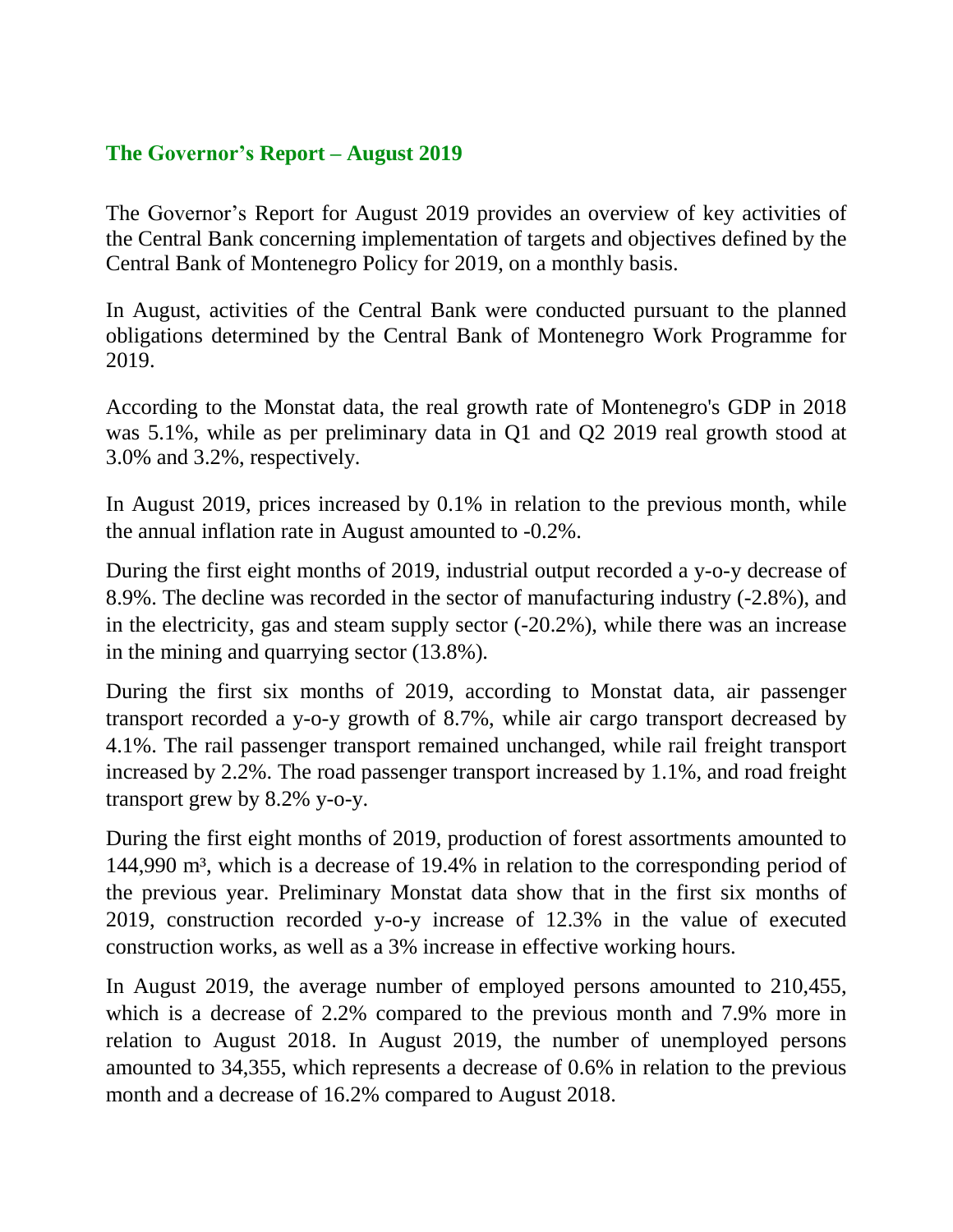As at 31 August 2019, out of 48,007 business entities registered as active in the Central Registry of Business Entities, and as having active accounts in the Central Registry of Transaction Accounts, a total of 14,044 or 29.3% were frozen. Compared to the previous month, the number of blocked business entities decreased by 0.1%, while compared to the same month of 2018, its growth stood at 3.4%. At end-August 2019, the total amount of debt used as the basis for the freeze of business entities` accounts amounted to 632.2 million euros, showing a monthly and annual increases of 2.1% and 0.7%, respectively.

As at 31 August 2018, out of the total number of business entities with frozen accounts (14,044) a total of 1,929 business entities were under uninterrupted blockage up to 365 days, with frozen funds in the amount of 36,970,592.45 euros or 5.9% of the total amount of frozen funds. The number of business entities under uninterrupted blockage for over 365 days was 12,115 with frozen funds in the amount of 595,266,300.53 euros or 94.1% of the total amount of frozen funds of business entities.

As at 31 August 2018, debt concentration was relatively high, considering that top 10 debtors (0.07% of total recorded debtors) accounted for 17% of the total debt being the basis for freezing of accounts. In addition, 50 of blocked business entities (0.4% of total number of blocked business entities) accounted for 38.9% of the total debt used as the basis for the account freeze.

At end-August 2019, total assets and liabilities increased by 1.8% compared to the previous month and amounted to 4,593.9 million euros<sup>1</sup>. In terms of the structure of aggregate balance sheet of banks, total loans make up the dominate share. At end-August, total loans amounted to 3,033.7 million euros, which is 1% higher in relation to the previous month and 0.7% lower compared to August 2018.

In the structure of liabilities, deposits made up the main share of 76.9%. In August 2019, deposits in banks amounted to 3,535 million euros, rising by 3.4% month-onmonth and 0.1% year-on-year. Total capital of banks at end-August 2019 amounted to 592 million euros, which is an increase of 2% in relation to the previous month, while there was an increase of 14.3% in relation to the corresponding period of the previous year.

 $\ddot{\phantom{a}}$ 

<sup>&</sup>lt;sup>1</sup>Data for the banking sector refer to the condition of the system at a given date, in line with the application of relevant international methodology. Therefore, the calculation of the annual change compares the condition of the system at the time of comparison (as of April 2019 and 13 banks) with the balance as at the given date in 2018 (15 banks).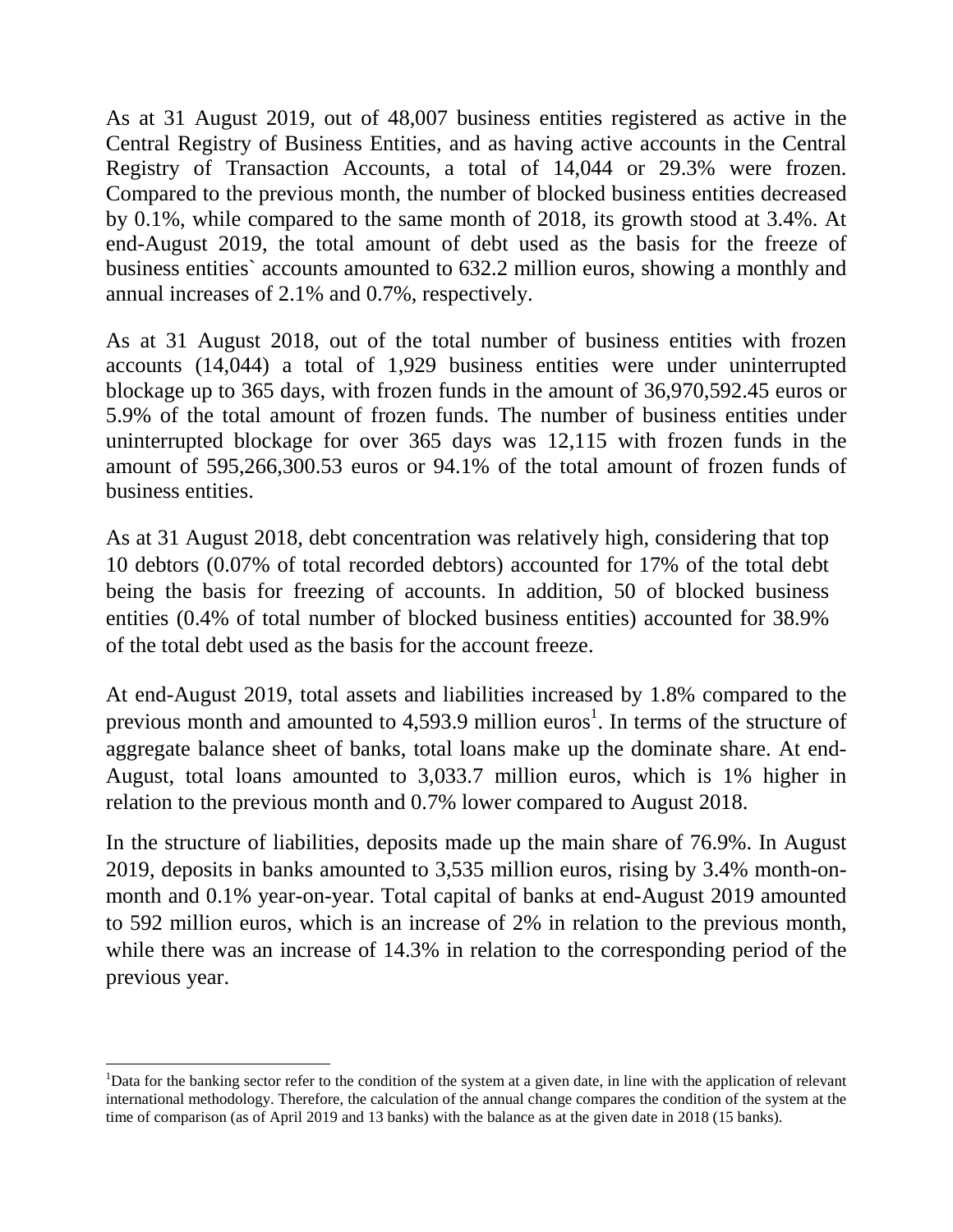In August, past due loans (without interests, and prepayments and accruals) amounted to 150.3 million euros, which is an increase of 7.7% in relation to the previous month, while they recorded a decline of 42.5% in relation to August 2018. At end-August 2019, non-performing loans (without interests, and prepayments and accruals) amounted to 144 million euros and made up 4.7% of total loans. In relation to the previous month, non-performing loans of banks decreased by 3.1%, while they recorded an annual decrease of 30.2%.

The weighted average lending effective interest rate (WALEIR) on total loans approved amounted to 6.16% at end-August 2019, which represents a monthly decrease of 0.01 percentage points, while in relation to end-August 2018 it recorded a decrease of 0.26 percentage points. The weighted average effective interest rate (WAEIR) on new loans amounted to 6.03% in August 2019, which represent a monthly decrease of 0.41 percentage points, and a decrease of 0.45 percentage points in relation to August 2018. The weighted average effective deposit interest rate (WAEDIR) amounted to 0.43% at end-August 2019, showing a decline of 0.02 percentage points in relation to the previous month, while it recorded a decline of 0.12 percentage points in relation to end-August 2018.

At end-August 2019, reserve requirement of banks amounted to 248 million euros, which represents a monthly increase of 3.8 million euros or 1.6%, while in relation to the corresponding period of the previous year reserve requirements decreased by 2.9 million euros or 1.2%. During August 2019, all banks allocated and maintained reserve requirements within prescribed limits. In the total allocated reserve requirement, 57,1% was allocated to the reserve requirement account in the country, while 42,9% was allocated to the CBCG`s foreign accounts.

Gross insurance premium amounted to 64.3 million euros during the first eight months of 2019. Non-life insurance premiums still accounted for the main share in its structure with 83.9%, while invoiced life insurance premiums accounted for 16.1%.

In August 2019, Montenegro Stock Exchange recorded a turnover in the amount of 573,449 euros, through 192 transactions. The turnover was 51.4% lower than at the end of the previous month but 85.8% lower than in August of the previous year. As at 31 August 2019, stock exchange capitalisation amounted to 3,501.8 million euros, recording a monthly and annual increases of 0.7% and 17.7%, respectively. At the same time, the MONEX index stood at 11,214.62 index points, recording a monthly and annual increases of 1.6% and 8.3%, respectively. The MNSE10 index amounted